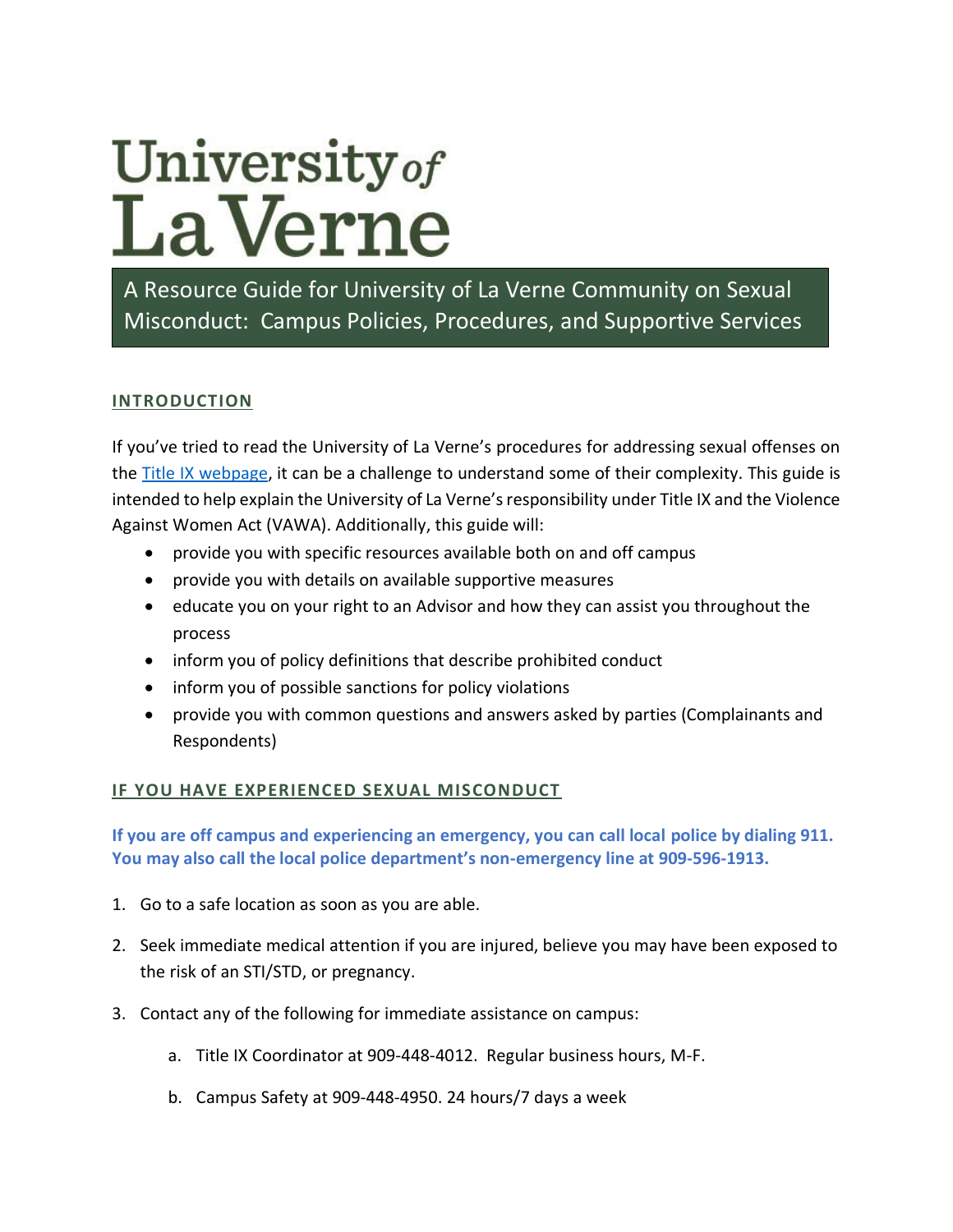- c. Student Health Services, at 909-448-4619. Regular business hours, M-F
- d. Counseling and Psychological Services (CAPS), at 909-448-4105. Regular business hours, M-F
- e. Chief Student Affairs Officer, at 909-448-4448. Regular business hours, M-F
- f. Student Outreach and Support Case Manager, at 909-448-4520
- g. Project Sister Rape Crisis Hotline, at 909-626-4357. 24 hours/7 days a week
- h. House of Ruth Domestic Violence Support Hotline, at 1-877-988-5559. 24 hours/7 days a week
- 4. **Medical Attention:** Evidence collection should be completed within approximately 120 hours of an assault, but fluids, hair samples and DNA can be collected for a long time thereafter. Even if you have washed or bathed, evidence can often still be obtained. After 120 hours, it may still be helpful to have medical attention, even if you are not trying to obtain evidence of an assault. Sexual assault nurse examiners are trained in the collection of forensic evidence and can check for injuries and exposure to sexually transmitted infections and diseases. If you are still wearing any clothes worn during the incident, wear them to the hospital, but bring a change of clothes, as the hospital will keep the clothes you are wearing as evidence. If you have changed clothes, bring the ones you were wearing during the incident to the hospital in a clean paper (not plastic) bag or a wrapped in a clean bedsheet. Leave sheets/towels at the scene of the incident. Police will collect them. Typically, police will be called to the hospital to take custody of the forensic kit, but it is up to you whether you wish to speak with them or file a criminal complaint.
- 5. **Choose how to proceed.** You have options. You can: (1) do nothing until you are ready, (2) pursue resolution by the University of La Verne, and/or (3) initiate criminal proceedings, and/or 4) initiate a civil process against the perpetrator. You may pursue whichever combination of options is best for you. If you pursue resolution by the University of La Verne, your options can include a formal response, informal resolution, and/or supportive measures. If you wish to have an incident investigated and resolved by the University of La Verne, you should contact the Title IX Coordinator. University of La Verne procedures will be explained and are summarized below. Those who wish incidents to be handled criminally should contact local law enforcement and have the right to be assisted by the University of La Verne in doing so.

## **CONFIDENTIALITY**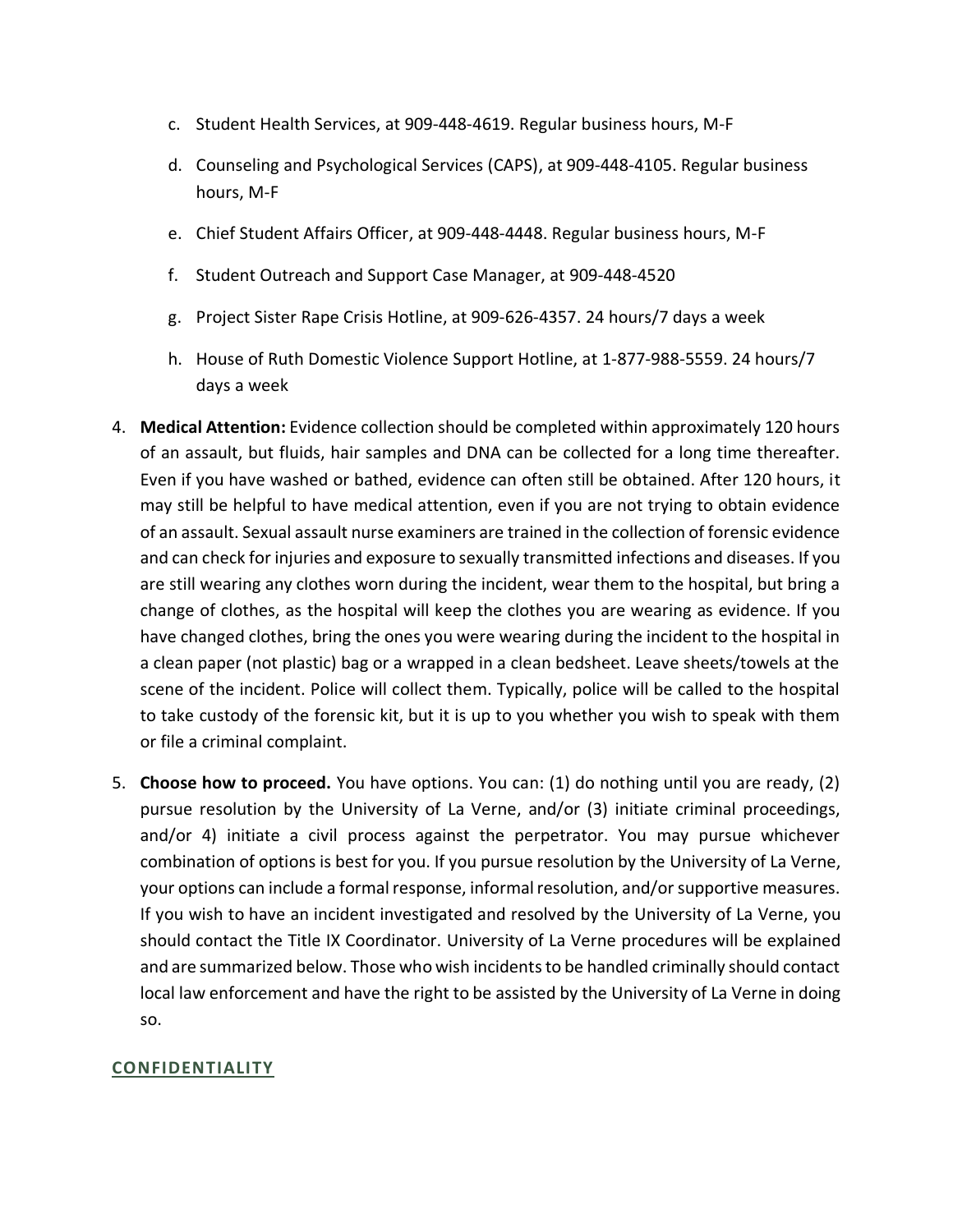To make informed choices, all parties should be aware of confidentiality and privacy considerations, as well as institutional mandatory reporting requirements.

**Confidential Reporting:** If a Complainant wishes to keep the details of an incident confidential, they should speak with campus mental health counselors and/or health service providers. Their service is free of charge. In addition, the University of La Verne has designated the University Chaplain as a resource that can be consulted confidentially. Local resources such as crisis centers are also confidential and have no duty to report disclosed information to the University. Complainants should be aware that state law requires that reports involving abuse of minors and certain vulnerable adults may require reporting to state agencies and/or local law enforcement. As a result, confidentiality cannot be guaranteed when receiving sexual misconduct reports that involve minors or vulnerable adults.

**Mandated Reporting:** All employees not designated as confidential above are mandated reporters. This means they are required to share information that you have disclosed to them with the Title IX Coordinator, though that does not obligate you to any formal involvement. The Title IX Coordinator will simply reach out to you to offer support and the opportunity to file a formal complaint.

## **TITLE IX POLICY AND DEFINITIONS**

#### **When does Title IX apply?**

Title IX only applies when the University of La Verne has jurisdiction over the complaint. This happens when the Complainant is participating in (or attempting to participate) in the University of La Verne's educational program or activities, AND the Respondent is a student or employee of the University of La Verne, AND the behavior occurred within the University of La Verne's control in the United States (meaning not on private property, outside the scope of the educational program, etc.).

If it is unclear whether Title IX applies to your situation, contact the Title IX Coordinator for additional assistance. If Title IX does not apply to your situation, the conduct may still be addressable under other University of La Verne student conduct or employee policies. For such complaints involving students, contact the Student Affairs Office. For such complaints involving employees, contact the Office of Human Resources.

#### **University of La Verne Title IX Policy**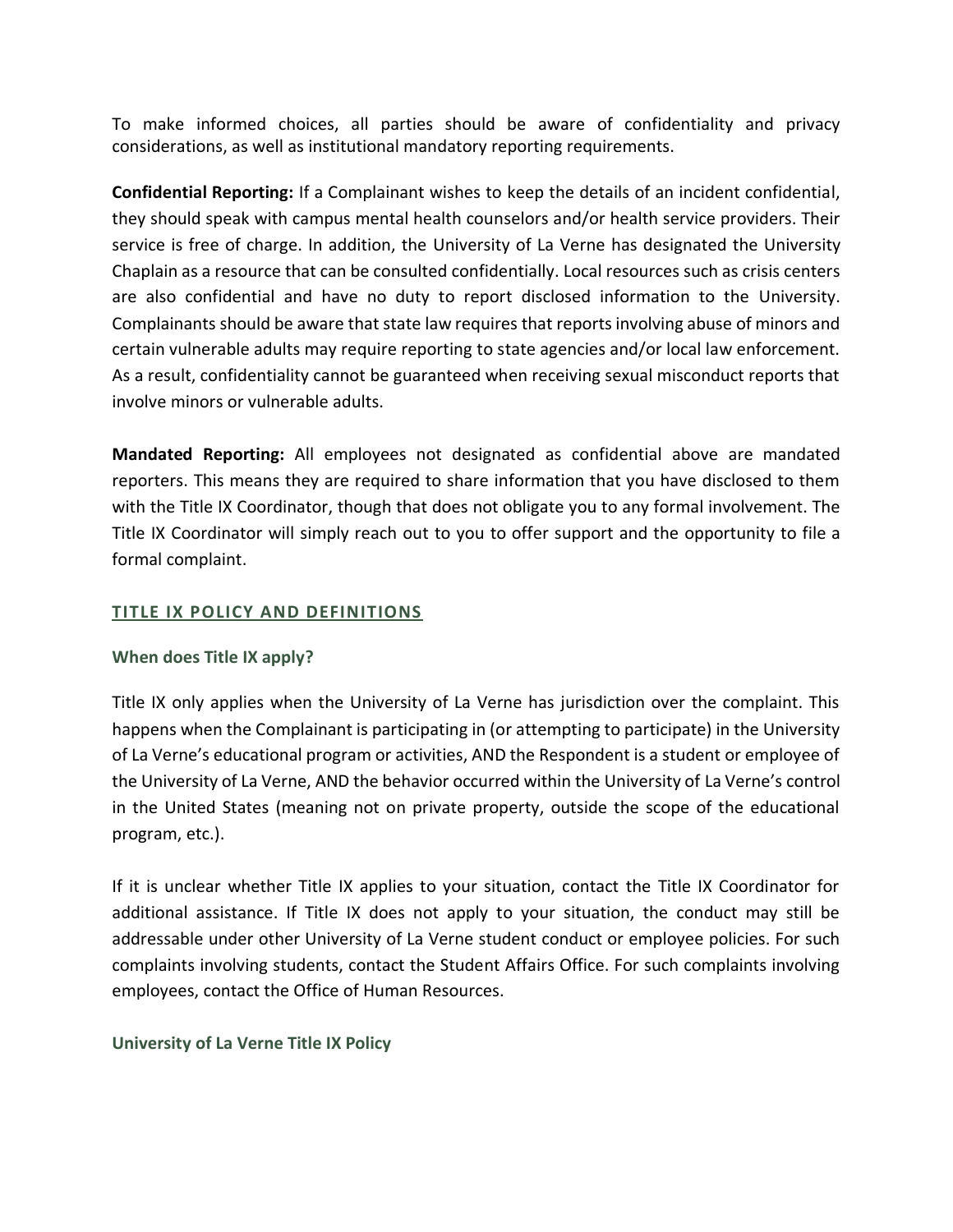University of La Verne's Policy on Sex Discrimination Involving Sexual Assault, Sexual and Gender-Based Harassment, Other Forms of Relationship Violence and Retaliation ("Title IX policy") is intended to define expectations for appropriate conduct and outline resolution processes to address conduct that does not meet these expectations. You can review the full policy [here.](https://laverne.edu/title-ix/wp-content/uploads/sites/47/2020/08/55509815_2020_title_ix_policy.pdf)

Sex offenses, including sexual harassment, sexual assault, sexual exploitation, domestic violence, dating violence, and/or stalking are violations of the Title IX policy. A number of federal laws and regulations, including Title IX, VAWA, and the Clery Act, mandate how institutions of higher education must respond to sex offenses. Many types of sex offenses also constitute violations of California law.

Members of the campus community, guests, and visitors have a right to be free from sexual offenses and to be protected by University of La Verne policy regardless of sex, sexual orientation, gender identity, or gender expression. All members of the campus community must conduct themselves in a way that does not infringe upon the rights of others. When individuals are found to have violated policy, the University of La Verne will impose serious sanctions, as noted in the Sanctions section of this document.

#### **Title IX Policy Key Definitions**

Actual Knowledge: Notice of Sex-Based Discrimination, Sexual Harassment, or Retaliation allegations to the University's Title IX Coordinator or any University official with the authority to institute corrective measures. A conclusion that the University "should have known" does not meet this standard.

Advisor: An individual that is permitted to accompany a Party to all stages of the Title IX process and may conduct cross examination on behalf of a Party during a Hearing. The Advisor may be, but is not required to be, an attorney

Complainant: A University Community Member who is the recipient or victim of, or alleged to be the recipient or victim of, conduct prohibited by this policy.

Confidential Reporting Source: Any University employee who is a clergy, or a licensed medical, clinical or mental-health professional and those performing services under their supervision or as their administrative or operational support, when acting in their professional role in the provision of services to a patient.

Decision Maker: An individual appointed by the University to make determinations regarding relevance of evidence, Respondent Responsibility, Sanctions, Remedies, and appeals.

Formal Complaint: A document filed by the Complainant or signed by the Title IX Coordinator against a Respondent alleging conduct which would constitute a violation of this policy and requesting that the University investigate the allegation(s). The document may be in a physical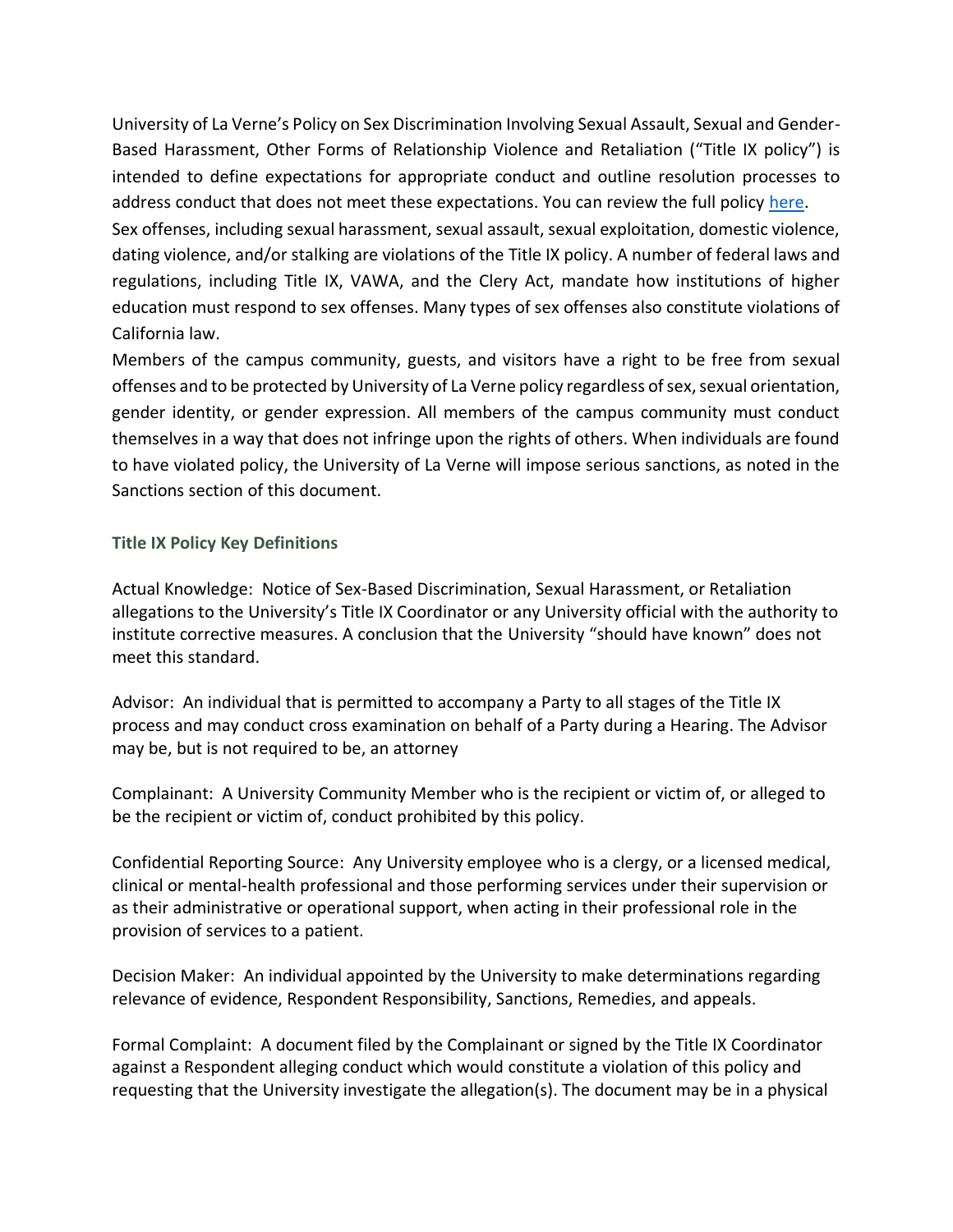or electronic format so long as the document includes a physical or digital signature indicating the indicating that the Complainant is filing the form of their own behalf.

Investigator: A person or persons designated by the University to gather facts about an alleged violation of the policy, assess relevance and credibility, synthesize the evidence, and compile this information into an investigation report of relevant evidence and a file of directly related evidence.

Notice: Notification by the University. Notice will be deemed received upon the sending of any electronic communication to a recognized email account or portal, such as Maxient.

Party: The Complainant or the Respondent. The Title IX Coordinator and the University are not Parties.

Respondent: An individual reported to be the perpetrator of conduct that may constitute a violation of this policy.

Responsible Employee: Any University Employee who is not a Confidential Reporting Source. Responsible Employees include all faculty and staff. Responsible Employees also include Resident Assistants, Graduate Teaching Assistants, and all other student-employees, when disclosures are made to any of them in their capacities as employees.

Supportive Measures: Actions taken by the University designed to restore or preserve equal access to the University's education program or activity without unreasonably burdening the other Party, including measures designed to protect 7 the safety of all Parties or the University's educational environment, or deter Sexual Harassment, Discrimination, and/or Retaliation.

**Title IX Policy Sexual Misconduct Definitions**

The following are the definitions of conduct prohibited by the University of La Verne Title IX policy:

Dating Violence: Violence committed by a person who is or has been in a social or dating relationship of a romantic or intimate nature with the recipient or victim of the violence. Dating violence is not evaluated for severity, pervasiveness, offensiveness, or denial of equal educational access, as such conduct is sufficiently serious to deprive a person of equal access.

Domestic Violence: Violence committed by a current or former spouse, current or former intimate partner, current or former cohabitant of the Complainant, someone with whom the Complainant shares a child, or a person similarly situated under California domestic or family violence law. A cohabitation relationship must be romantic in nature and may not merely consist of roommates. Domestic Violence is not evaluated for severity, pervasiveness,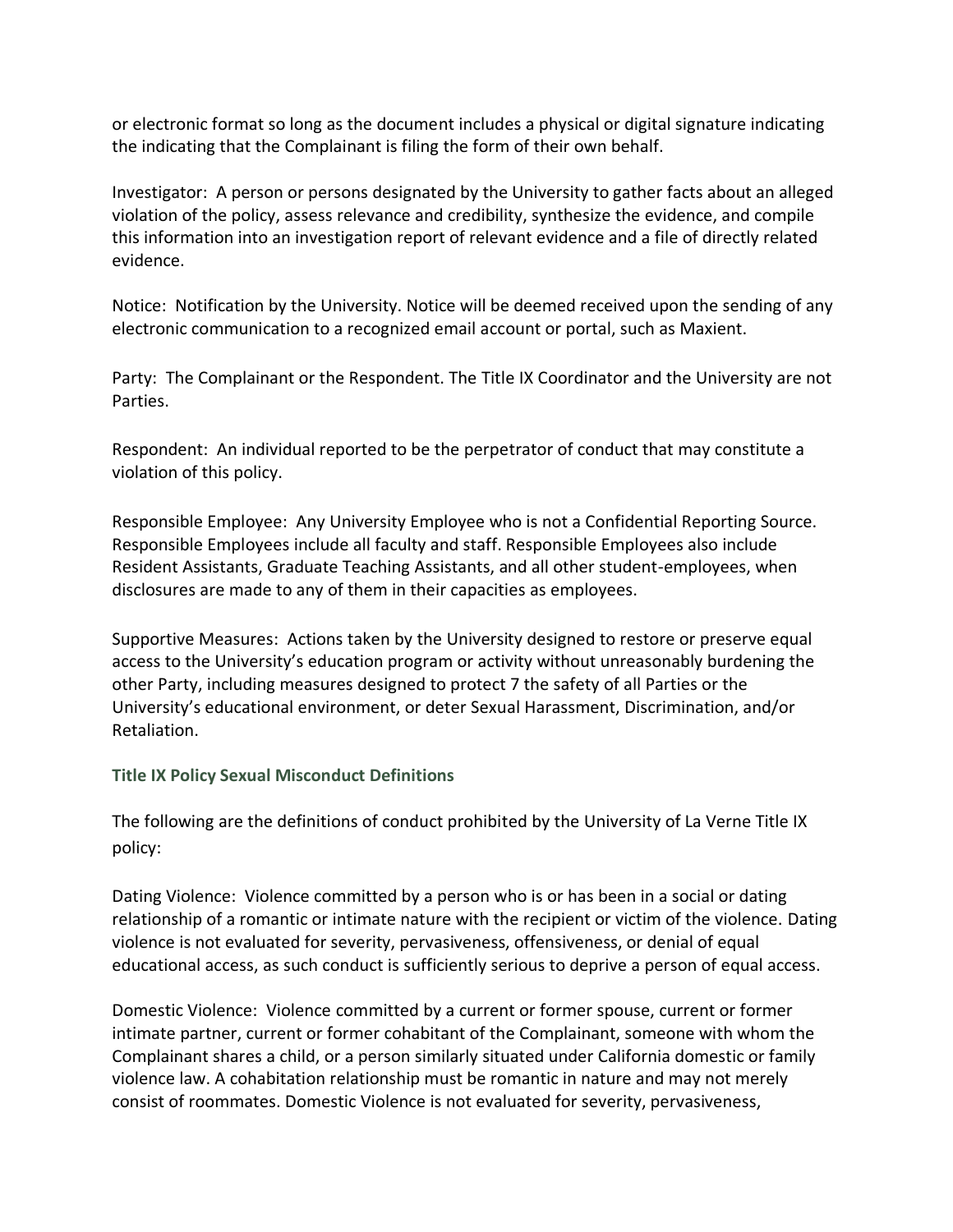offensiveness, or denial of equal educational access, as such conduct is sufficiently serious to deprive a person of equal access.

Hostile Environment Harassment: A type of sexual harassment in which subjectively unwelcome conduct is determined to be such that a reasonably person would consider it so severe, and pervasive, and objectively offensive, that it effectively denies a person equal access to an educational program or activity of the University.

Quid pro Quo Harassment: The conditioning of access to educational benefits on unwelcome sexual conduct. Quid pro Quo is not evaluated for severity, pervasiveness, offensiveness, or denial of equal educational access, as such conduct is sufficiently serious to deprive a person of equal access.

Sexual Assault: Any Penetration or Sexual Contact of a person that is unwelcome and/or without Affirmative Consent, including Rape, Sodomy, Sexual Assault with an Object, or Fondling. Sexual Assault is not evaluated for severity, pervasiveness, offensiveness, or denial of equal educational access, as such conduct is sufficiently serious to deprive a person of equal access.

Sexual Exploitation: When an actor engages in non-consensual or abusive conduct not otherwise proscribed by this policy by which he or she takes sexual advantage of another for the actor's own advantage or benefit, or to benefit or advantage anyone other than the one being exploited. It includes, but is not limited to, recording private sexual activity or intimate body parts of another without Affirmative Consent, engaging in voyeurism, disseminating images or recordings of private sexual activity or intimate body parts of another without Affirmative Consent, sexual trafficking, and possession, production, distribution, sale, or purchase of child pornography.

Sexual Harassment: Conduct committed by any person upon any other person, regardless or the sex, sexual orientation, and/or gender identity of those involved which is either Quid pro Quo Harassment, Hostile Environment Harassment, Sexual Assault, Dating Violence, Domestic Violence, Stalking, or Sexual Exploitation.

Stalking: Engaging in an unwanted course of conduct of two or more acts directed at a specific person that would cause a reasonable person to fear for the person's safety or the safety of others; or suffer substantial emotional distress and includes acts in which the actor directly, indirectly or through third parties, by any action, method, device, or means, follows, monitors, observes, surveils, threatens, harasses or communicates to or about a person or interferes with a person's property. Stalking is not evaluated for severity, pervasiveness, offensiveness, or denial of equal educational access, as such conduct is sufficiently serious to deprive a person of equal access.

#### **CONSENT**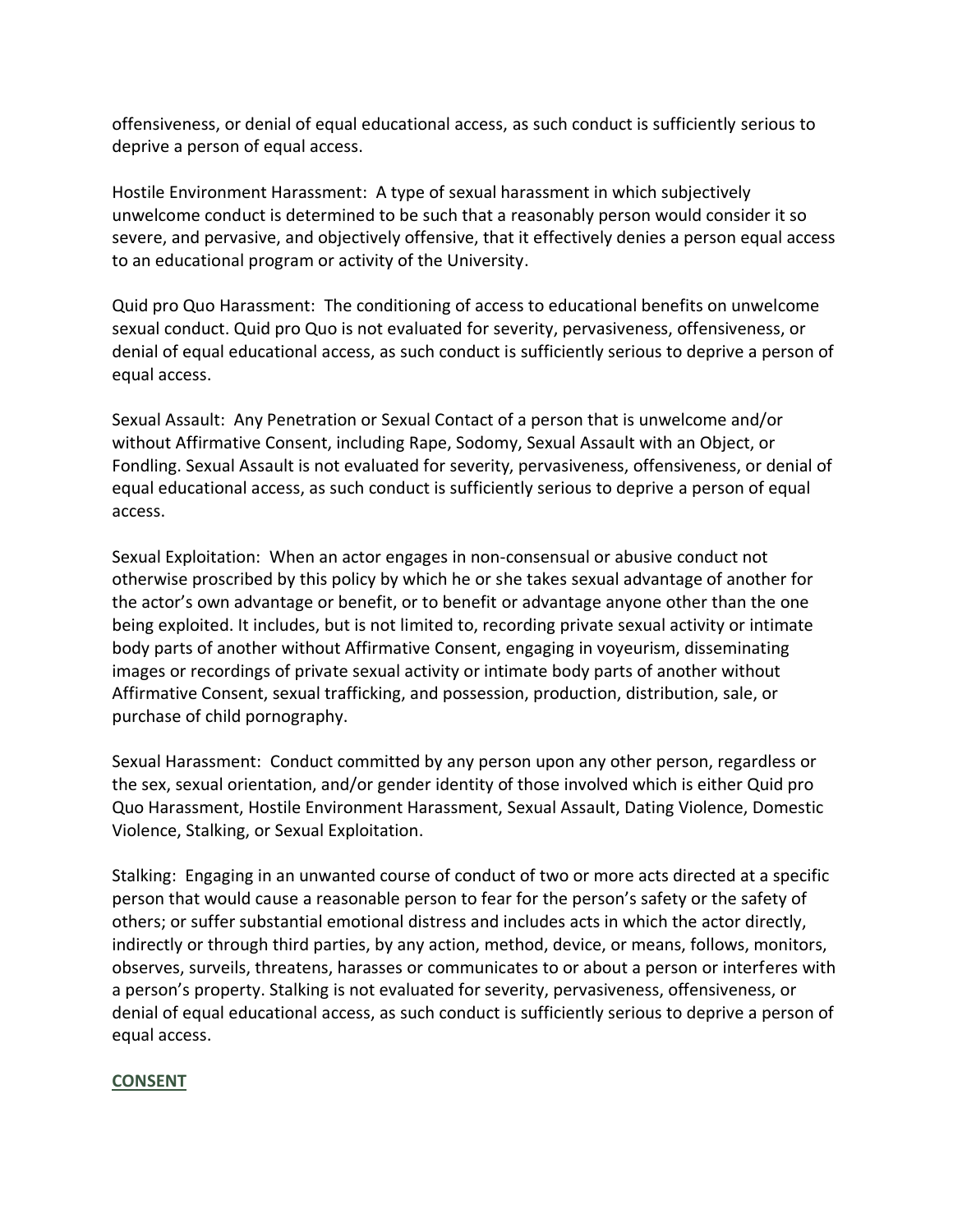In all sexual encounters, it is important that you obtain consent. Each of us is responsible for obtaining consent and has a right to choose to give consent or not give consent. Consent is:

- Informed, knowing, and voluntary (freely given)
- Active (not passive)
- Affirmative, clear words or actions that create mutually understandable permission regarding the conditions of sexual or intimate activity
- Not something that can be given by someone who is known to be, or who should be known to be, mentally or physically incapacitated
- Not something that can be obtained by use of physical force, compelling threats, intimidating behavior, or coercion

If consent is withdrawn, sexual activity must stop reasonably immediately. Any party can place conditions on their willingness to consent, and those conditions must be respected.

People may experience the same interactions differently, therefore each party is responsible for making sure that their potential partner has provided ongoing, clear consent to engage in any sexual activity or contact.

Consent to some forms of sexual activity (e.g., kissing, fondling, etc.) should not be construed as consent for other kinds of sexual activities (e.g., intercourse).

Force: Force is the use of physical violence and/or physical imposition to gain sexual access. Force also includes threats, intimidation (implied threats), and coercion that is intended to overcome resistance or produce consent (e.g., "Have sex with me or I'll hit you," which elicits the response, "Okay, don't hit me, I'll do what you want.").

Sexual activity that is forced is, by definition, non-consensual, but non-consensual sexual activity is not necessarily forced. Silence or the absence of resistance alone is not consent. Consent is not demonstrated by the absence of resistance. While resistance is not required or necessary, it is a clear demonstration of non-consent.

Coercion: Coercion is unreasonable pressure for sexual activity. Coercive conduct differs from seductive conduct based on factors such as the type and/or extent of the pressure used to obtain consent. When someone makes clear that they do not want to engage in certain sexual activity, that they want to stop, or that they do not want to go past a certain point of sexual interaction, continued pressure beyond that point can be coercive.

Incapacitation: This is defined as a state in which individuals are unable to make rational, reasonable decisions because they lack the capacity to understand the "who, what, when, where, why, or how" of a situation or interaction. Individuals cannot sexually consent if they are unable to understand what is happening, or if they are disoriented, helpless, asleep, or unconscious for any reason. That applies even if it is because they voluntarily consumed alcohol or drugs. Unless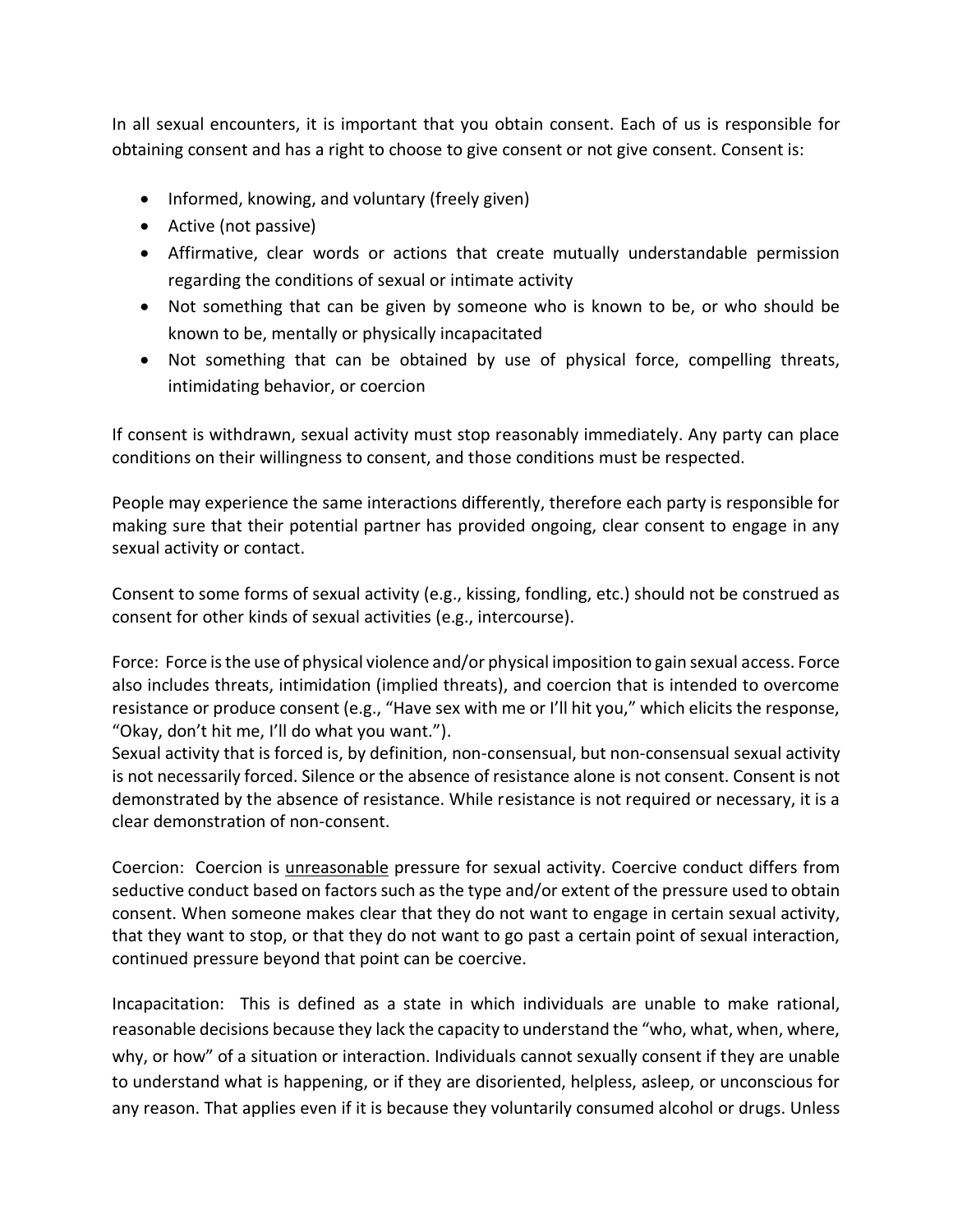consent is "knowing," it is not valid. Individuals engaging in sexual activity who know or should have known that the other party is incapacitated are engaging in sexual misconduct. The fact that a Respondent was intoxicated and therefore did not realize that the Complainant was incapacitated does not excuse sexual assault.

#### **SEXUAL MISCONDUCT PROCEDURES**

The University of La Verne's full grievance process for sexual harassment defined above and in accordance with the regulations can be accessed [here.](https://laverne.edu/title-ix/wp-content/uploads/sites/47/2020/08/55509815_2020_title_ix_policy.pdf)

The University of La Verne treats Complainants and Respondents equitably by providing remedies to a Complainant when a determination of responsibility for sexual harassment has been made against the Respondent and by following a grievance process that complies with the Title IX regulations and VAWA.

Here is an overview of the major steps in the formal grievance process:

#### **Step One: Intake**

The Title IX Coordinator may assist the Complainant with understanding the policy and procedures, their options, and accessing resources. Assuming the Complainant chooses to file and complaint and move forward with a formal or informal resolution process, the next step is an Initial Assessment. If there is an anonymous report, third-party report, or an unidentified Complainant, the Title IX Coordinator will attempt to: (1) take appropriate action to determine who was impacted and/or involved in the reported behavior to offer them supportive measures and resources and explain their process options, and (2) take reasonable action to stop the behavior, remedy its effects on individuals and the campus community, and prevent it from recurring in the future.

All resolutions will be conducted by officials who receive annual training on issues related to sexual harassment, which includes domestic violence, dating violence, sexual assault, and stalking. The Title IX Coordinator, Investigators, Decision-makers, and any person who facilitates an informal resolution process are required to be trained on: the definitions of sexual harassment; the scope of the University of La Vern's education program or activity; how to conduct an investigation and grievance process that includes hearings, appeals, and informal resolution processes, as applicable; and serving impartially, including by avoiding prejudgment of the facts at issue, identifying conflicts of interest, and bias.

Additionally, Decision-makers must receive training on any technology used at a live hearing and on issues of relevance of questions and evidence, including when questions and evidence about the Complainant's sexual predisposition or prior sexual behavior are not relevant. Any materials used for training the Title IX team will not rely on sex stereotypes and will promote impartial investigations and adjudications of formal Complainants of sexual harassment.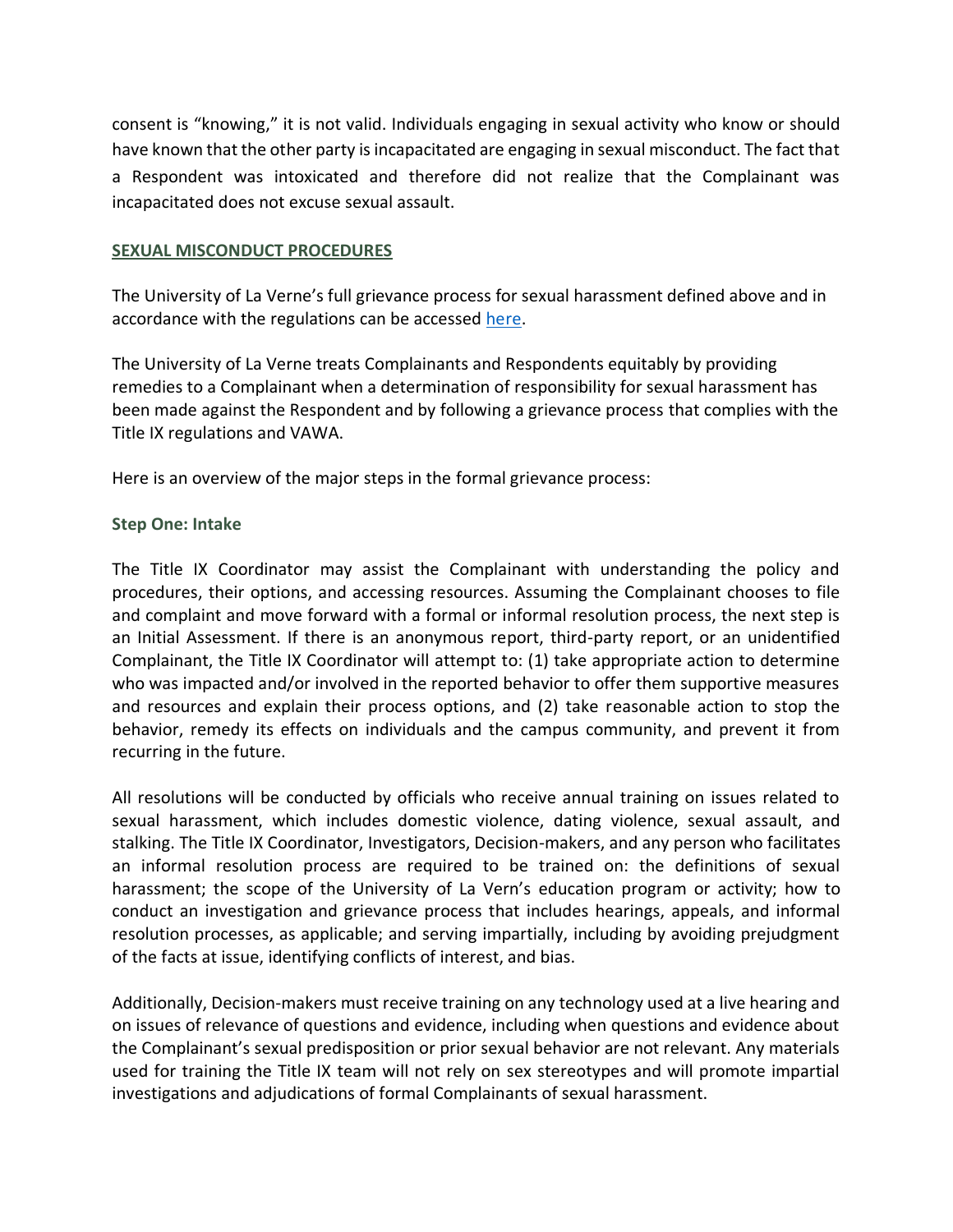The University of La Verne will protect the confidentiality of parties throughout the resolution process, consistent with the provisions of state and federal law. Any required release of information about a resolution will be accomplished without the inclusion of identifying information about the Complainant. Information about the Respondent will only be released to the extent permitted by law.

## **Step Two: Initial Assessment**

An initial assessment of the allegations is made by the Title IX Coordinator to determine appropriate jurisdiction and applicable policies/procedures. Under the federal Title IX regulations, the Title IX Coordinator is required to dismiss any formal complaint if one or more of the following is true:

- The alleged conduct would not constitute sexual harassment as defined within the Title IX policy, even if proved
- The alleged conduct did not occur in the University of La Vern's education program or activity
- The alleged conduct did not occur against a person in the United States
- The Complainant is not participating or attempting to participate in the University of La Verne's education program or activities at the time of filing the complaint.

Additionally, the Title IX Coordinator *may* dismiss any formal complaint if one or more of the following is true:

- At any time during the investigation or hearing a Complainant notifies the Title IX Coordinator in writing that the Complainant would like to withdraw the formal Complainant or any allegations therein
- The Respondent is no longer enrolled or employed by the University of La Verne
- Specific circumstances prevent the University of La Verne from gathering evidence sufficient to reach a determination as to the formal complaint or allegations therein

Upon a dismissal required or permitted under the federal Title IX regulations, the Title IX Coordinator will promptly send written notice of the dismissal and the rationale to the parties simultaneously. The parties (meaning the Complainant and Respondent) will have an opportunity to appeal this decision by following the appeal procedures described in the Title IX policy.

If a dismissal occurs, the Title IX Coordinator may refer or reinstate the allegations for resolution under an alternative campus process, if appropriate.

**Step Three: Choose an Advisor**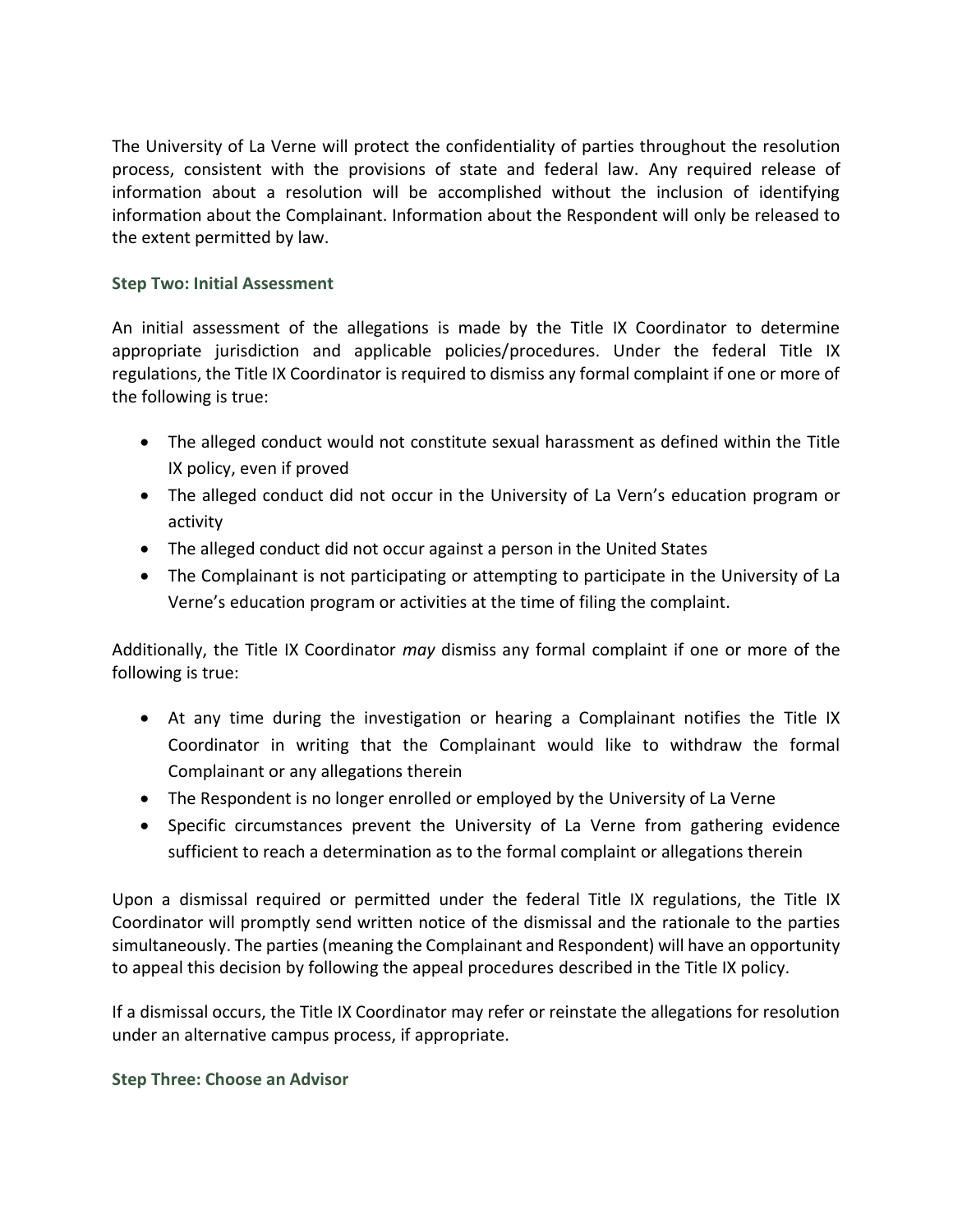The parties are each entitled to an Advisor of their choice to accompany them to any and all meetings pertaining to the complaint. An Advisor can be anyone, including but not limited to an attorney, friend, roommate, or parent. Advisors can be extremely helpful in assisting parties with navigating the Title IX resolution process, especially when it comes to the hearing. The University of La Verne is required to have a live hearing as part of its formal grievance process. At the live hearing, the Decision-maker(s) must permit each party's Advisor to ask the other party and any witnesses all relevant questions and follow-up questions, including those challenging credibility. If a party does not have an Advisor for the live hearing, the University of La Verne will provide an Advisor, without fee or charge, from a pool of trained Advisors. University of La Verne-appointed Advisors are not attorneys.

## **Victim Advocates**

Complainants may want to choose an advocate as their Advisor, or to have access to an advocate for support. Advocates are individuals who may or may not be employed by an institution for the purpose of providing confidential support and resources independent of or in conjunction with a sex- or gender-based discrimination or misconduct resolution process. Advocates are typically trained to provide crisis response services and connection to law enforcement, legal, health, and other emergency services. Advocates are often involved in assisting with the provision of supportive measures for Complainants such as academic adjustments, employment adjustments, housing relocation, and coordination of medical or mental health services.

## **Step Four: Investigation**

Trained campus or external Investigators will conduct an investigation that is prompt, thorough, reliable, equitable, fair, and impartial. They will interview the parties and witnesses and prepare a preliminary and final investigative report. Your Advisor can accompany you to all interviews. As part of the investigation, parties and their Advisors will be provided access to all relevant and directly related evidence collected and will be given an opportunity to review and comment upon it.

## **Step Five: Hearing**

The University of La Verne resolution process provides for a neutral and independent Decisionmaker. The Decision-maker(s) will have the opportunity to question Investigators, parties, and witnesses during a hearing. The parties may make opening and closing statements. During the hearing, parties' Advisors will have the opportunity to question the other party and witnesses.

**Standard of Evidence:** The University of La Verne uses a preponderance of the evidence standard of evidence. This means that Decision-makers consider whether, given the available relevant, credible evidence, it is more likely than not that a violation of policy occurred.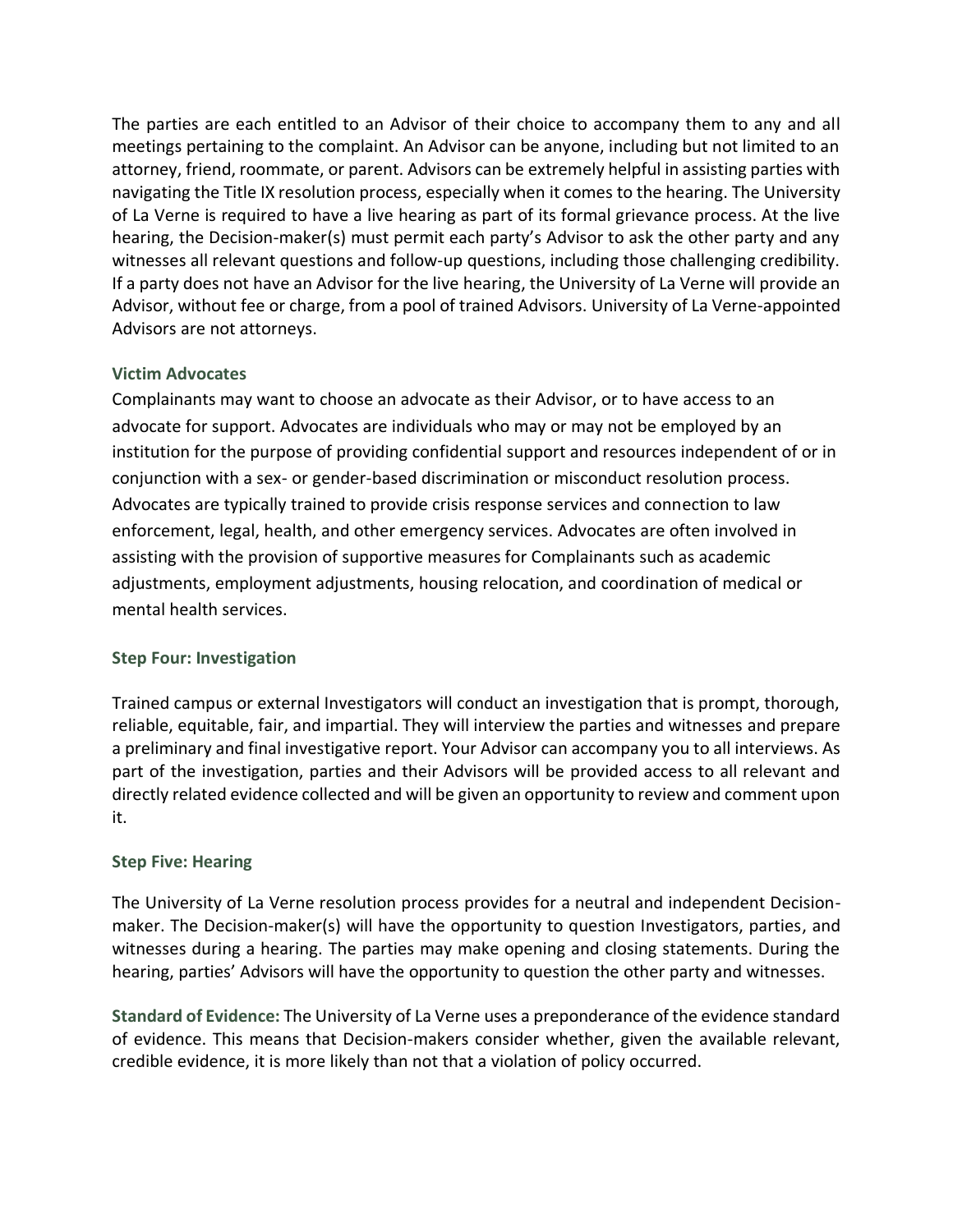**Past History:** Questions and evidence about the Complainant's sexual predisposition cannot be asked. Questions about a Complainant's prior sexual behavior cannot be asked unless:

- Such questions and evidence are offered to prove that someone other than the Respondent committed the conduct alleged by the Complainant, OR
- The questions and evidence concern specific incidents of the Complainant's prior sexual behavior with respect to the Respondent and are offered to prove consent.

## **Step Six: Final Determination**

The parties will be informed of the outcome of the University of La Verne's resolution of a complaint in writing, without significant delay between the notifications to each party. This notice will include the final determination, any sanctions imposed, a rationale for the final determination and any sanctions, the institution's procedures for the parties to appeal, any change to the results that occurs prior to the time that such results become final, and when the University of La Verne considers those results to be final.

## **Step Seven: Appeal**

All parties involved in sexual harassment proceedings may appeal a decision within ten business days of being informed of the outcome of the University of La Verne's resolution on the basis of grounds permitted by the Title IX policy. All parties are included in any appeal reconsideration and have equal rights of participation. All appeals are conducted by written exchange of materials. There is only one level of appeal. That decision is final.

## **Timelines for Formal Grievance Resolution**

The University of La Verne is committed to resolving complaints within a reasonably prompt timeframe. The Title IX policy and procedures detail this timeline for each step more specifically. The University of La Verne's process allows for the temporary delay of the grievance process or limited extensions of time frames for good cause with written notice to the Complainant and the Respondent. Contact the Title IX Coordinator if you need a delay in the process, or an extension for an aspect of the process.

## **INFORMAL RESOLUTION PROCESS**

To initiate an informal resolution process, a Complainant must submit a formal complaint first. After submission of the formal complaint, the Title IX Coordinator will provide additional information if an informal resolution is an option. Parties who wish to initiate an informal resolution process should contact the Title IX Coordinator.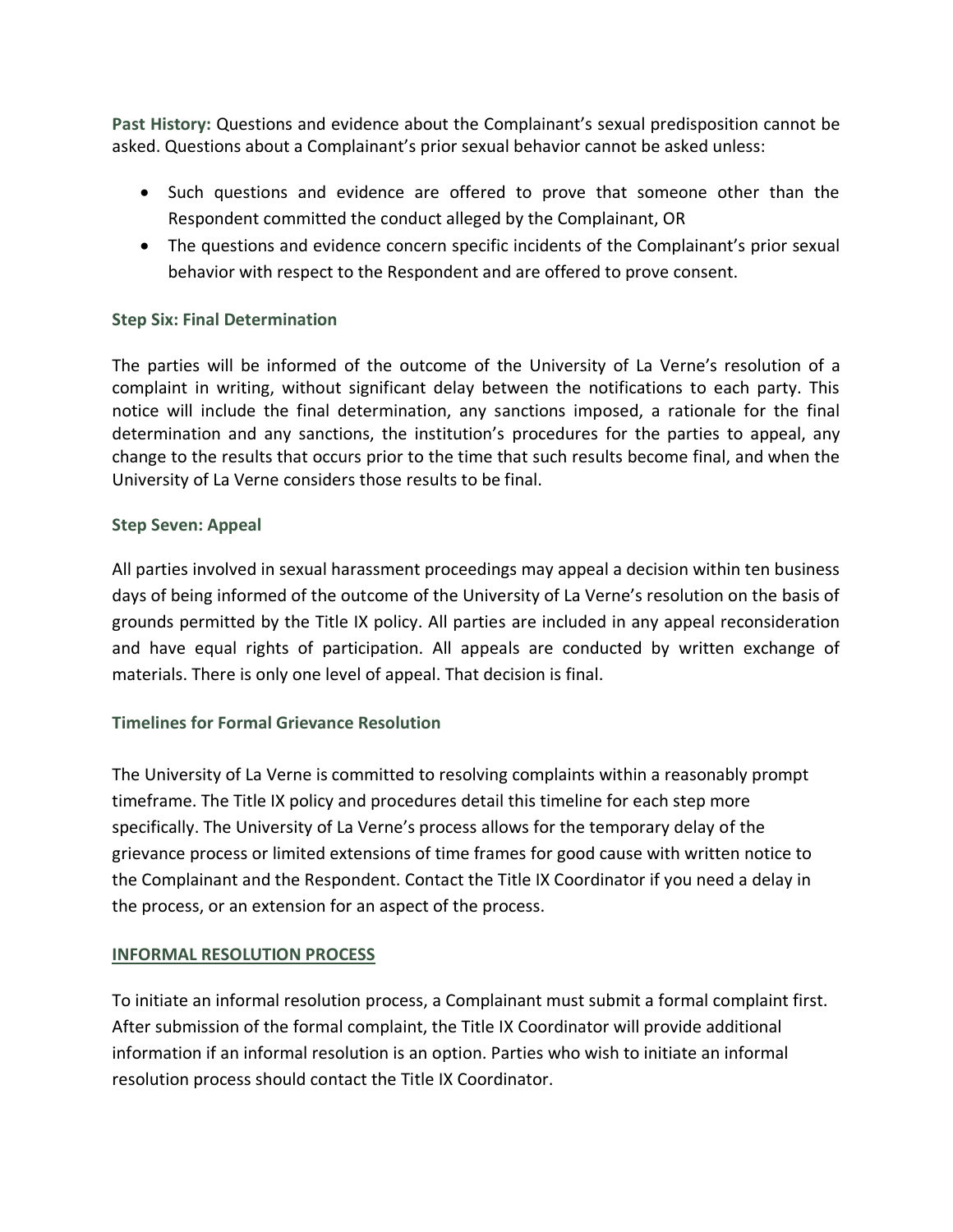All parties must agree, in writing, to initiate an informal resolution process. The parties may agree as a condition of engaging in informal resolution that statements made or evidence shared during the informal resolution process will not be considered in the formal grievance process unless all parties consent.

It is not necessary to pursue informal resolution first to pursue a formal grievance process, and any party participating in informal resolution can stop the process at any time and begin or resume the formal grievance process.

There are three main types of informal resolution:

- Supportive Resolution. When the Title IX Coordinator can resolve the matter informally by providing supportive measures (only) to remedy the situation.
- Alternative Resolution. When the parties agree to resolve the matter through an alternative resolution mechanism, including mediation, restorative practices, facilitated dialogue, etc., usually before a formal investigation takes place.
- Accepted Responsibility. When the Respondent accepts responsibility for violating policy, and desires to accept the sanction(s) and end the resolution process.

## **RIGHTS OF COMPLAINANTS AND RESPONDENTS**

- The right to an equitable investigation and resolution of all credible allegations of prohibited harassment, discrimination, and/or retaliation made in good faith to University of La Verne officials
- The right to timely written notice of all alleged violations, including the identity of the parties involved (if known), the precise misconduct being alleged, the date and location of the alleged misconduct (if known), the implicated policies and procedures, and possible sanctions
- The right to timely written notice of any material adjustments to the allegations (e.g., additional incidents or allegations, additional Complainants, unsubstantiated allegations) and any attendant adjustments needed to clarify potentially implicated policy violations
- The right to be informed in advance of any public release of information by the University of La Verne regarding the allegation(s) or underlying incident(s), whenever possible
- The right not to have any personally identifiable information released by the University of La Verne to the public without consent provided, except to the extent permitted by law
- The right to be treated with respect by University of La Verne officials
- The right to have University of La Verne policy and procedures followed without material deviation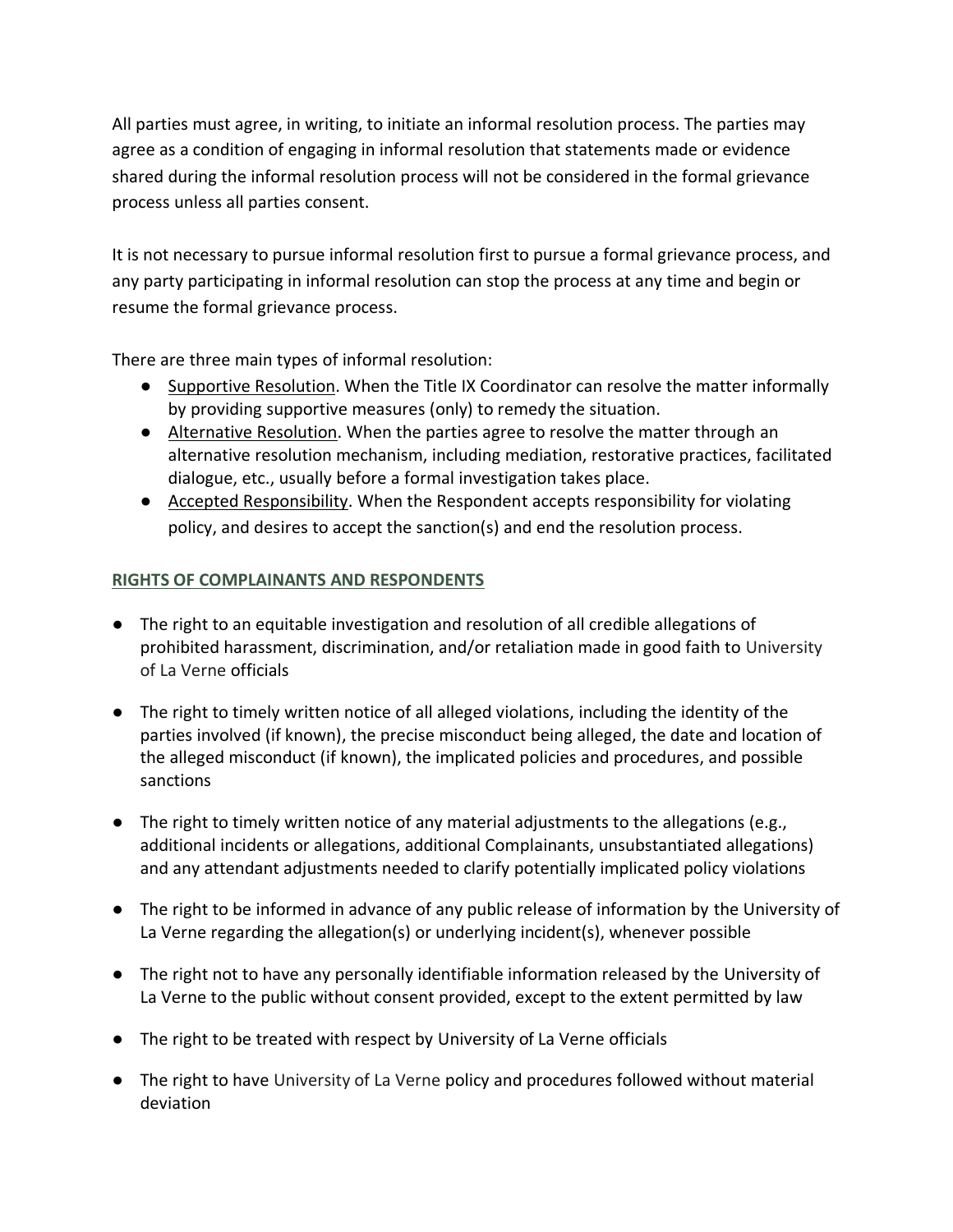- The right not to be pressured to mediate or otherwise informally resolve any reported misconduct involving violence, including sexual violence
- The right not to be discouraged by University of La Verne officials from reporting sexual harassment, discrimination, and/or retaliation to both on-campus and off-campus authorities
- The right to be informed by University of La Verne officials of options to notify proper law enforcement authorities, including on-campus and local police, and the option(s) to be assisted by the University of La Verne in notifying such authorities, if the party so chooses. This also includes the right not to be pressured to report.
- The right to have allegations of violations of this Policy responded to promptly and with sensitivity by University of La Verne officials
- The right to be informed of available supportive measures, such as counseling; advocacy; health care; student financial aid, visa, and immigration assistance; and/or other services, both on campus and in the community
- The right to a University of La Verne-implemented no-contact order when a person has engaged in or threatens to engage in stalking, threatening, harassing, or other improper conduct
- The right to be informed of available assistance in changing academic, living, and/or working situations after an alleged incident of discrimination, harassment, and/or retaliation, if such changes are reasonably available. No formal report, or investigation, either campus or criminal, needs to occur before this option is available.
- The right to have the University of La Verne maintain such actions for as long as necessary and for supportive measures to remain confidential, provided confidentiality does not impair the University of La Verne's ability to provide the supportive measures
- The right to receive sufficiently advanced, written notice of any meeting or interview involving the other party, when possible
- The right to have the Investigator(s), Advisors, and/or Decision-maker(s) identify and question relevant available witnesses, including expert witnesses
- The right to provide the Investigator(s)/Decision-maker(s) with a list of questions that, if deemed relevant, may be asked of any party or witness
- The right to have inadmissible prior sexual predisposition/history or irrelevant character evidence excluded by the Decision-maker
- The right to know the relevant and directly related evidence obtained and to respond to that evidence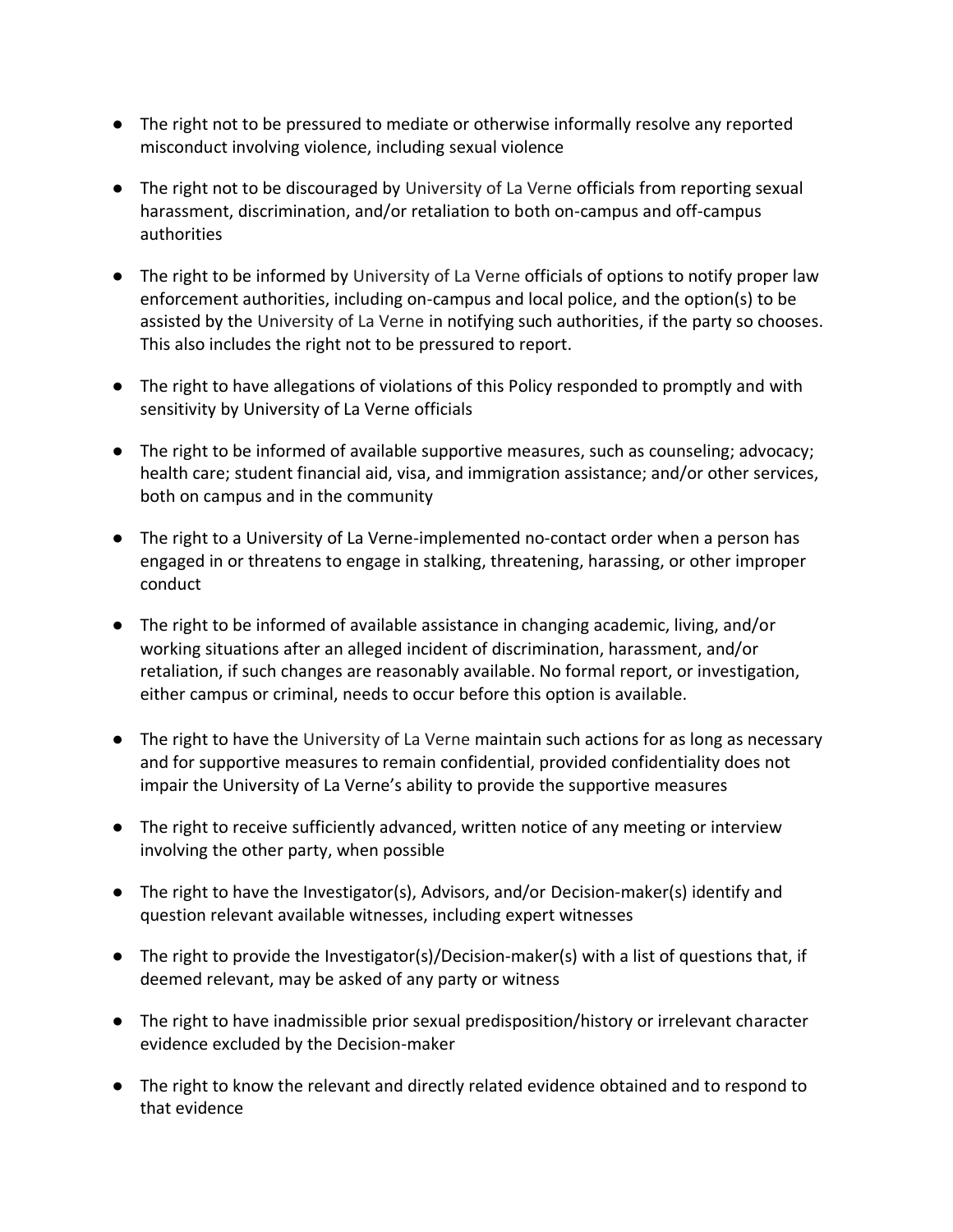- The right to a fair opportunity to provide the Investigator(s) with their account of the alleged misconduct and have that account be on the record
- The right to receive a copy of all relevant and directly related evidence obtained by the investigation, subject to privacy limitations imposed by state and federal law, and a ten (10) business day period to review and comment on the evidence
- The right to receive a copy of the final investigation report, including all factual, policy, and/or credibility analyses performed, and to have at least ten (10) business days to review and comment on the report prior to the hearing
- The right to be informed of the names of all witnesses whose information will be used to make a finding, in advance of that finding, when relevant
- The right to regular updates on the status of the investigation and/or resolution
- The right to have complaints addressed by Investigator(s), Title IX Coordinator(s), and Decision-maker(s) who have received relevant annual training
- The right to a Hearing Panel that is not single-sex in its composition, if a panel is used
- The right to preservation of confidentiality/privacy, as permitted by law
- The right to meetings, interviews, and/or hearings that are closed to the public
- The right to petition that any University of La Verne representative in the process be recused on the basis of disqualifying bias and/or conflict of interest
- The right to have an Advisor of their choice to accompany and assist the party in all meetings and/or interviews associated with the resolution process
- The right to the use of the appropriate standard of evidence, preponderance of the evidence, to make a finding after an objective evaluation of all relevant evidence
- The right to be present, including presence via remote technology, during all testimony given and evidence presented during any formal grievance hearing
- The right to have an impact statement considered by the Decision-maker(s) following a determination of responsibility for any allegation, but prior to sanctioning
- The right to be promptly informed in a written Notice of Outcome letter of the finding(s) and sanction(s) of the resolution process (if any) and a detailed rationale of the decision including an explanation of how credibility was assessed, delivered simultaneously (without undue delay) to the parties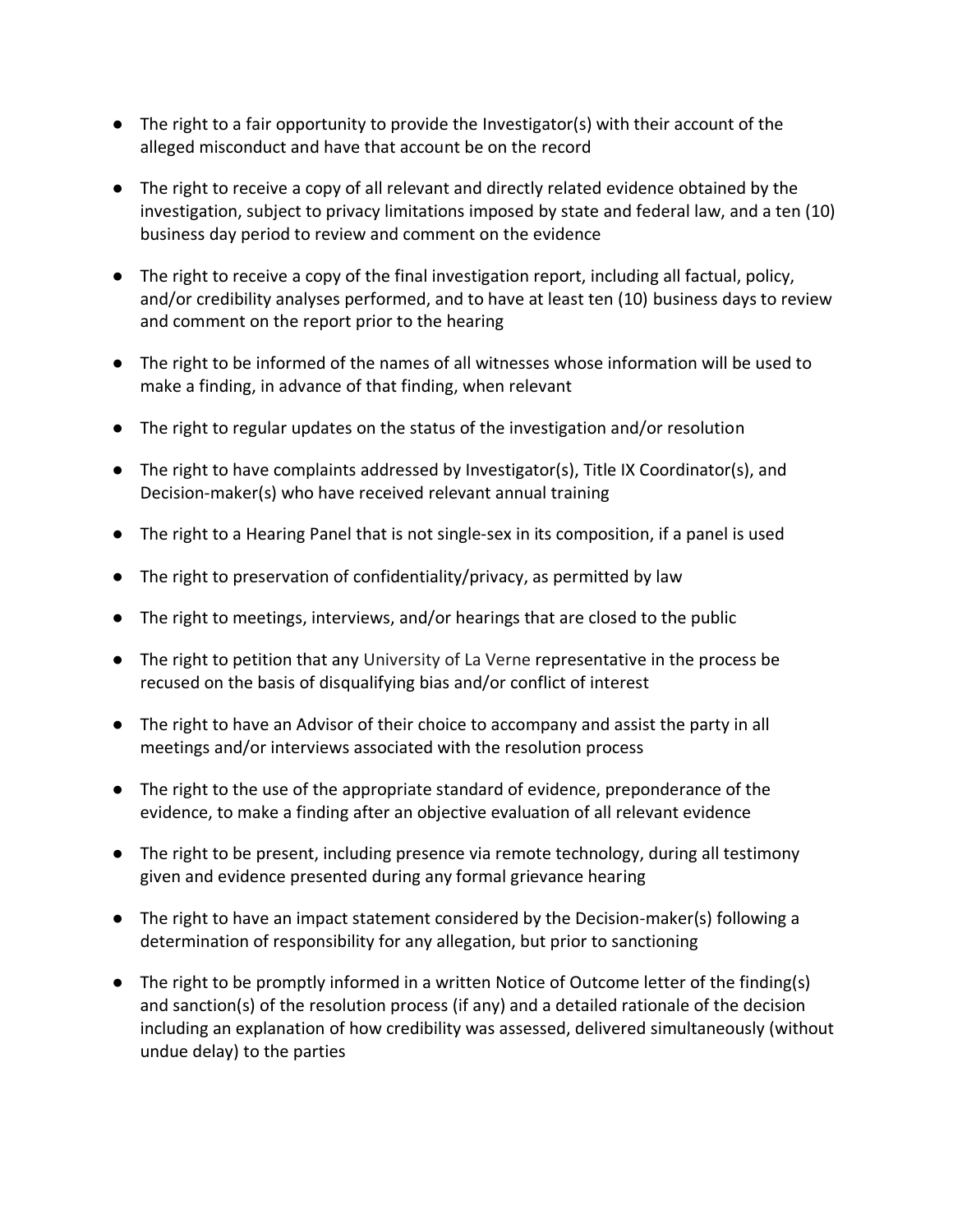- The right to be informed in writing of when a decision by the institution is considered final and any changes to the final determination or sanction(s) that occur post Notification of Outcome
- The right to be informed of the opportunity to appeal the finding(s) and sanction(s) of the resolution process, and the procedures for doing so in accordance with the standards for appeal
- The right to a fundamentally fair resolution as defined in these procedures

## **SANCTIONS AND REMEDIES**

There are several factors considered when determining a sanction. Sanctions are imposed and enforced when the Respondent has been found in violation of the University of La Verne's Title IX policy. Some considerations for sanctioning include:

- The nature, severity of, and circumstances surrounding the violation (s)
- The Respondent's disciplinary history
- The need for sanctions to bring an end to the discrimination, harassment, and/or retaliation
- The need to remedy the effects of the discrimination, harassment, and/or retaliation on the Complainant and the community
- The impact on the parties
- Any other information deemed relevant by the Decision-maker(s)

Sanctions are typically implemented as soon as feasible, either upon the outcome of any appeal or the expiration of the window to appeal without an appeal being requested.

Examples of student sanctions are:

- Warning: A formal statement that the conduct was unacceptable and a warning that further violation of any University of La Verne policy, procedures, or directive will result in more severe sanctions/responsive actions.
- Required Counseling: A mandate to meet with and engage in either University of La Verne-sponsored or external counseling to better comprehend the misconduct and its effects.
- Probation: A written reprimand for violation of institutional policy, providing for more severe disciplinary sanctions in the event that the student or organization is found in violation of any institutional policy, procedure, or directive within a specified period of time. Terms of the probation will be articulated and may include denial of specified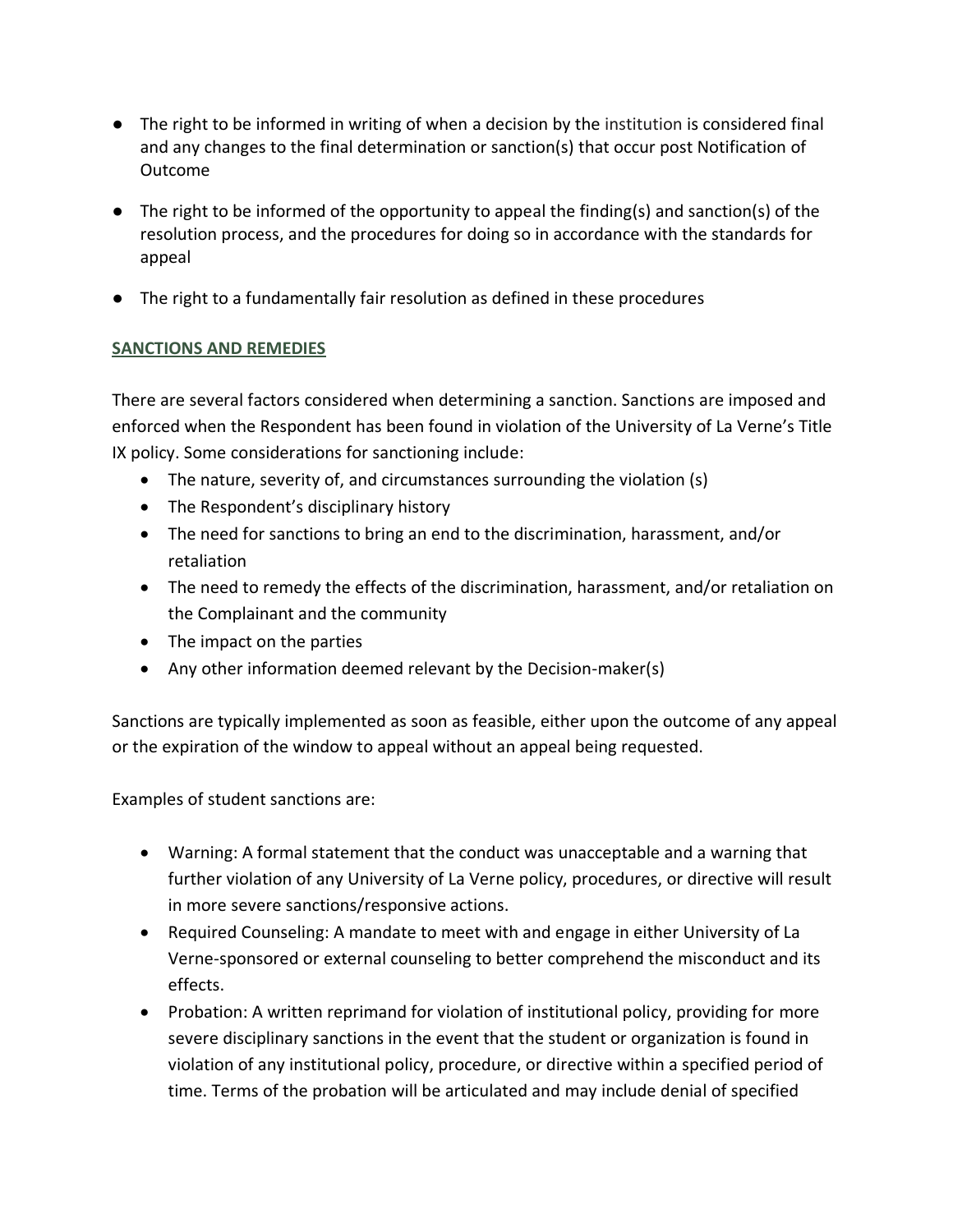social privileges, exclusion for co-curricular activities, exclusion from designated areas of campus, no-contact order, and/or other measures deemed appropriate.

- Suspension: Termination of student status for a definite period of time not to exceed two years and/or until specific criteria are met. Students who return from suspension are automatically placed on probation through the remainder of their tenure as a student at the University of La Verne.
- Expulsion: Permanent termination of student status and revocation of rights to be on campus permanently as a Conduct Expulsion on the student's official transcript.
- Withholding Diploma: The University of La Verne may withhold a student's diploma for a specified period of time and/or deny a student participation in commencement activities as a sanction if the student is found responsible for an alleged violation.
- Revocation of Degree: The University of La Verne reserves the right to revoke a degree previously awarded for fraud, misrepresentation, and/or other violation of the University of La Verne's policies, procedures, or directives in obtaining the degree, or for other serious violations committed by a student prior to graduation.
- Organizational Sanctions: Deactivation, loss of recognition, loss of some or all privileges (including registration) for a specified period of time.
- Other Actions: In addition to or in place of the above sanction, the University of La Verne may assign any sanctions as deemed appropriate.

Examples of employee sanctions are:

- Warning—Verbal or Written
- Performance Improvement Plan/Management Process
- Enhanced supervision, observation, or review
- Required counseling
- Required training or education
- Probation
- Denial of pay increase/pay grade
- Loss of oversight or supervisory responsibility
- Demotion
- Transfer
- Reassignment
- Delay of tenure track progress
- Assignment to a new supervisor
- Restriction of stipends, research, and/or professional development resources
- Suspension with pay
- Suspension without pay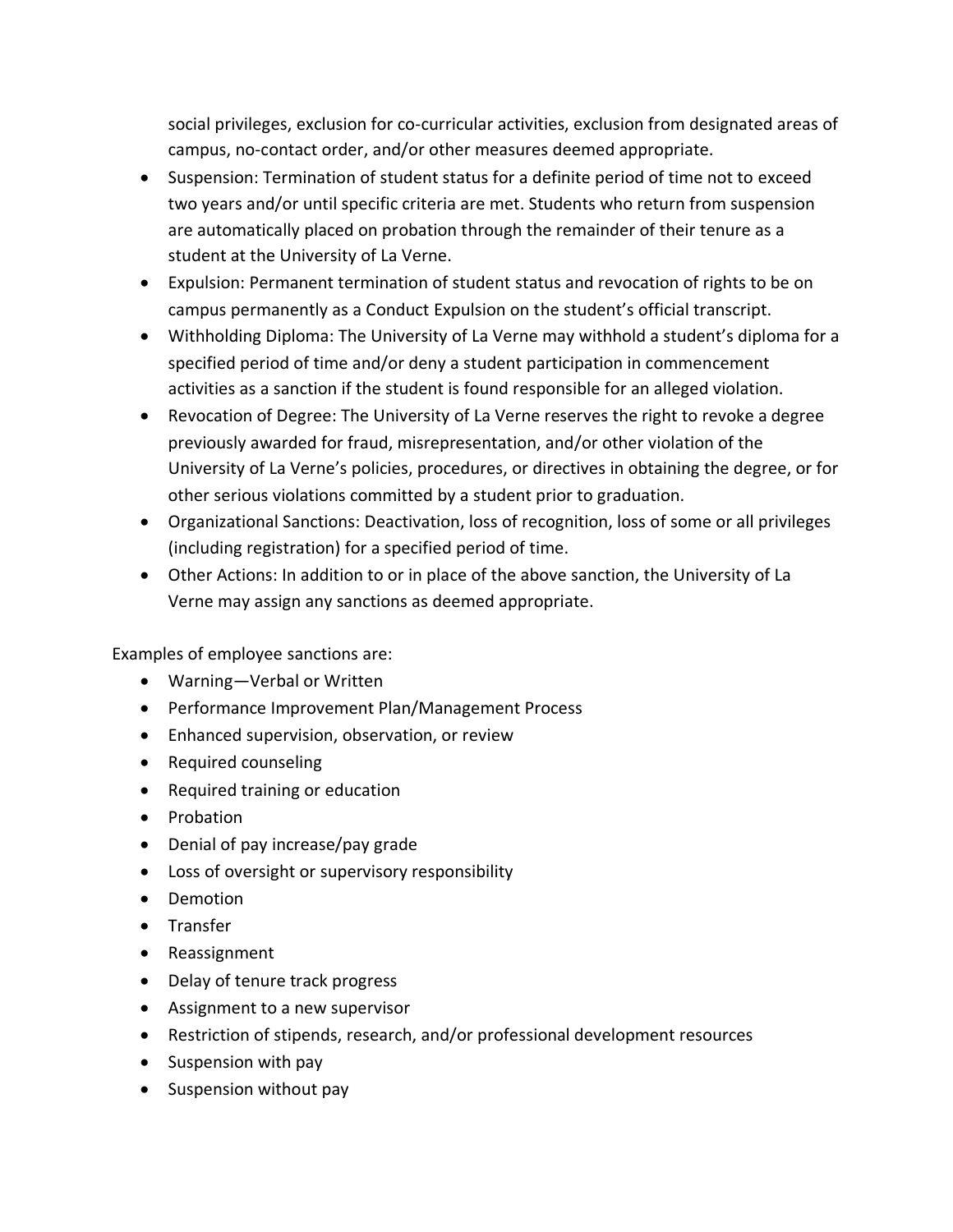- Termination
- Other actions: In addition to or in place of the above sanctions/ responsive actions, the University of La Verne may assign any other responsive actions as deemed appropriate

Following the conclusion of the resolution process, and in addition to any sanctions implemented, the Title IX Coordinator may implement additional long-term remedies or actions with respect to the parties and/or campus community that are intended to stop the harassment, discrimination, and/or retaliation, remedy the effects, and prevent recurrence.

#### **PREVENTION AND AWARENESS PROGRAMS**

**Bystander Intervention:** The University of La Verne offers bystander intervention programming to all new students in an effort to ensure that each member of the campus community is invested in creating a safe campus environment. Program participants are instructed on safe options for preventing harm and intervening when a risk of sexual misconduct exists.

**VAWA Training:** Incoming students and new employees are provided with education and training on awareness and risk reduction of sexual violence, dating violence, domestic violence, stalking and consent in compliance with the Violence Against Women Act.

**Ongoing Campaigns:** Ongoing awareness and prevention campaigns are provided throughout the school year to students, faculty and staff.

# FREQUENTLY ASKED QUESTIONS (FAQ)

## **Can an attorney be my Advisor?**

Yes. You have the right to an Advisor of your choice, which can include an attorney.

## **Will my parents/guardians find out about this incident?**

It depends. If you are a minor, members of the Title IX team have certain mandatory reporting obligations, which may include notifying your parents/guardians of the incident. If you are not a minor, this incident is a part of your education record, which is protected under the Family Educational Rights and Privacy Act (FERPA). This means that your education record cannot be shared with anyone with whom you have not given the University of La Verne permission to share.

## **Do I have to resolve this through a formal grievance process?**

No. You have options. If you are a Complainant and wish to resolve informally, you must first make a formal complaint. Upon receipt of this formal complaint, the Title IX Coordinator will provide you with additional information. Any party who wishes to resolve the matter informally